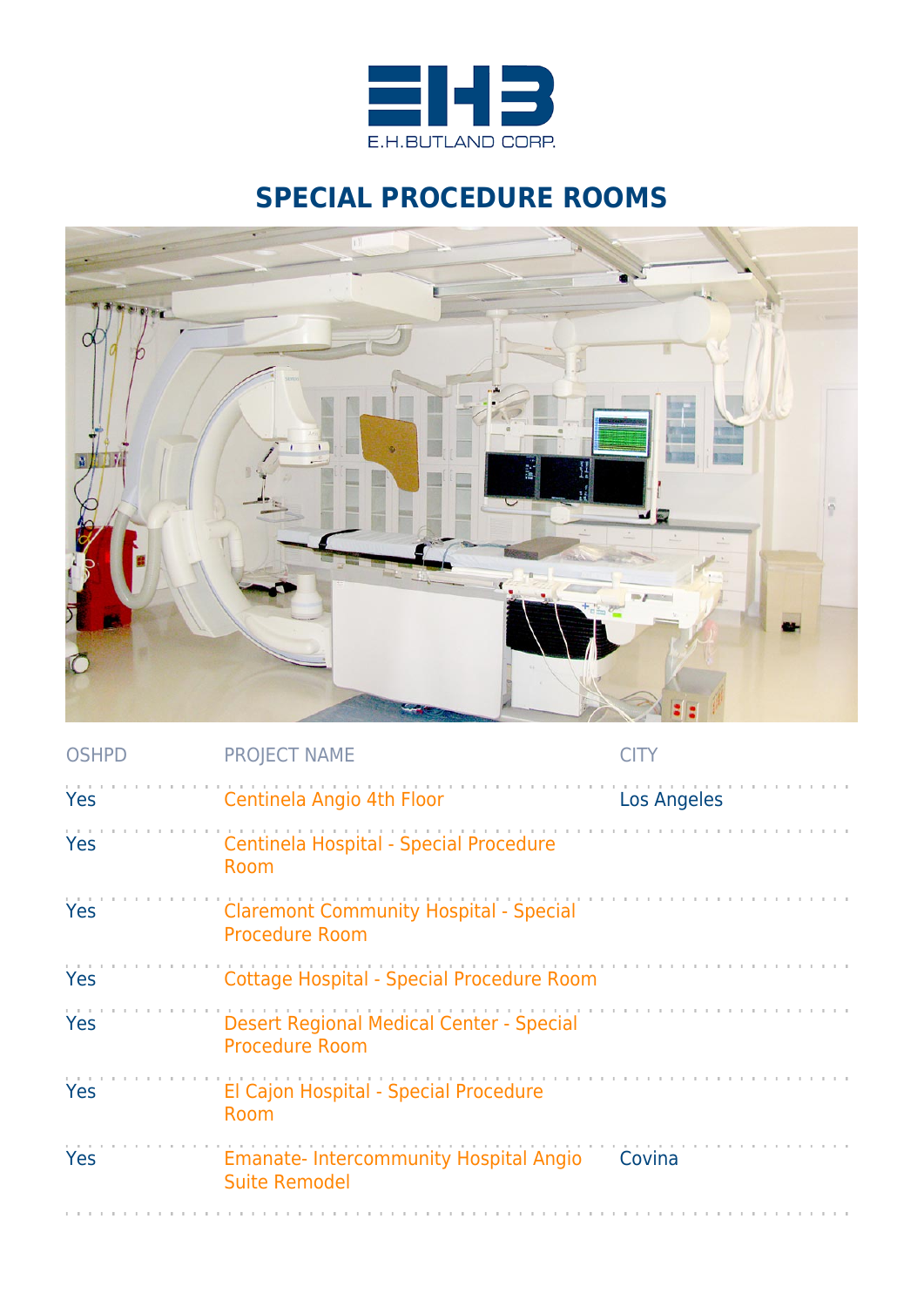| <b>OSHPD</b> | <b>PROJECT NAME</b>                                                        | <b>CITY</b> |
|--------------|----------------------------------------------------------------------------|-------------|
| Yes          | <b>Glendale Memorial Hospital - Special</b><br><b>Procedure Room</b>       |             |
| Yes          | <b>Granada Hills Community Hospital -</b><br><b>Special Procedure Room</b> |             |
| Yes          | Hawthrone Memorial Hospital - Special<br><b>Procedure Room</b>             |             |
| Yes          | Hoag Memorial Hospital - Special<br><b>Procedure Room</b>                  |             |
| Yes          | Irvine Regional Hospital - Special<br><b>Procedure Room</b>                |             |
| <b>Yes</b>   | La Mirada Medical Center - Special<br><b>Procedure Room</b>                |             |
| Yes          | LAC/USC - Special Procedure Room                                           |             |
| Yes          | Los Alamitos Medical Center - Special<br><b>Procedure Room</b>             |             |
| Yes          | <b>Merced Community Hospital - Special</b><br><b>Procedure Room</b>        |             |
| Yes          | North Hollywood Medical Center - Special<br><b>Procedure Room</b>          |             |
| <b>Yes</b>   | Providence Tarzana - Special Procedure<br>Room                             |             |
| Yes          | Queen of Angels Hospital - Special<br><b>Procedure Room</b>                |             |
| Yes          | Rancho Encino Hospital - Special<br><b>Procedure Room</b>                  |             |
| Yes          | Rancho Los Amigos Hospital - Special<br><b>Procedure Room</b>              |             |
| <b>Yes</b>   | <b>Riverside Community Hospital - Special</b><br><b>Procedure Room</b>     |             |
| Yes          | Ross Loss Medical Center - Special<br><b>Procedure Room</b>                |             |
|              |                                                                            |             |